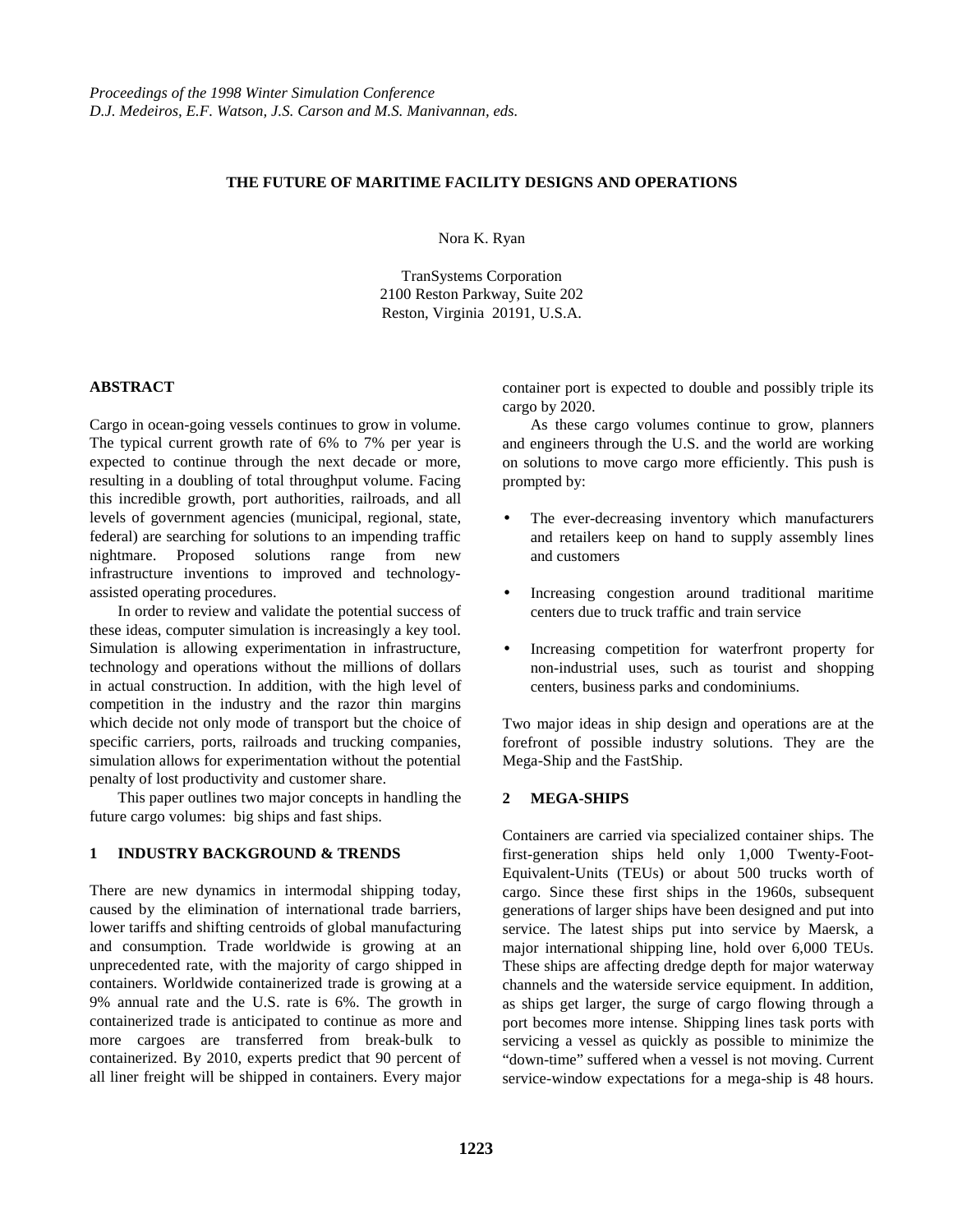This translates to over 6,000 truck trips or over 20 twomile long double-stack trains in two days.

## **2.1 Agile Port Concept**

The ability of current port facilities to handle these surge situations is in question. Waterfront property is highlyvalued and is often ecologically sensitive. Ports today commit large parcels of property to the storage of containers. A typical 1,200 to 1,600 container discharge operation uses between 70 and 80 acres of storage area. As the ships grow in capacity, the number of containers requiring storage will increase. This storage requirement, combined with the increased truck and rail congestion in the surrounding community, is prompting the exploration of a new port concept: the agile port.

The agile port removes the bulk of the storage from the waterfront to an inland storage and sorting location, the Intermodal Interface Center (IIC). Containers arriving via vessel to the port can be transferred onto railcars immediately upon discharge and moved inland. Conversely, containers destined for export on the vessel can be collected, sorted and stored at the IIC until vessel arrival and shuttled to the port via these same dedicated shuttle trains. By moving the storage and sorting functions inland, the port can save property and reduce congestion in the surrounding port community.

## **2.2 Agile Port Simulation**

TranSystems has performed multiple simulation experiments of this agile port concept, including one for the Kowloon Canton Railway Company (KCRC) in Hong Kong. KCRC wished to develop a system for moving port cargo out of the Hong Kong area more efficiently and with the potential for reducing the excessive truck traffic at the port and through the city. Using the agile port concept, containers from vessels would be drayed a short distance to the Port Rail Terminal (PRT) where they would be loaded onto short, double-stack trains which shuttle the cargo to an inland facility (IIC). At the IIC, trains would be sorted and sent to inland China for cargo distribution and pickup for return to Hong Kong. The trains headed into China will be single-stack due to bridge and tunnel clearance restrictions.

For KCRC, TranSystems investigated a five-phase implementation of the system. The phases were:

**Phase 1:** Only 25% of the port facility, the PRT, constructed, and no IIC constructed. Trains are loaded at the port and sent directly to China. Trains are only single-stack. Target of eight trains each way per day.

- Phase 2: Full build-out of PRT, or eight tracks. No IIC constructed. Trains are only single-stack. Target of 32 trains each way per day.
- **Phase 3:** Full build-out of PRT. Partial IIC construction (50%). Target of 39 trains each way per day. Only 22% of the day's trains will use the IIC. The other 78% will function as in Phase 2.
- **Phase 4:** Full build-out of PRT. Further IIC construction (67%). Target of 47 trains each way per day.
- **Phase 5:** Full build-out of PRT (eight tracks) and IIC (18 tracks). Target of 54 trains each way per day.

Each of these phases was simulated and key statistics reported, including:

- Number of trains completed
- **PRT** track utilization
- PRT crane utilization
- IIC track utilization
- IIC crane utilization
- IIC hostler (internal drayage) utilization
- PRT lorry (external drayage) utilization

These statistics, along with queue waiting times and customized trace reports, were used to determine the adequacy of the infrastructure to meet the daily train schedule and to recommend equipment levels, including lorries, hostlers, railcars and locomotives. Equipment levels determined by the simulation analysis are shown in Figure 1 and Figure 2.

These simulated results can be extrapolated to forecast achievable annual throughput at each stage. These results are presented in Table 1.

This table illustrates that KCRC can design the intermodal system to handle close to 3.8 million TEUs, or 1.9 million trailers worth of cargo with this system. The largest intermodal facilities in operation today can handle less than half this amount. In addition, the amount of land which this system uses per cargo unit moved is much less than that of a conventional terminal, as illustrated in Table 2.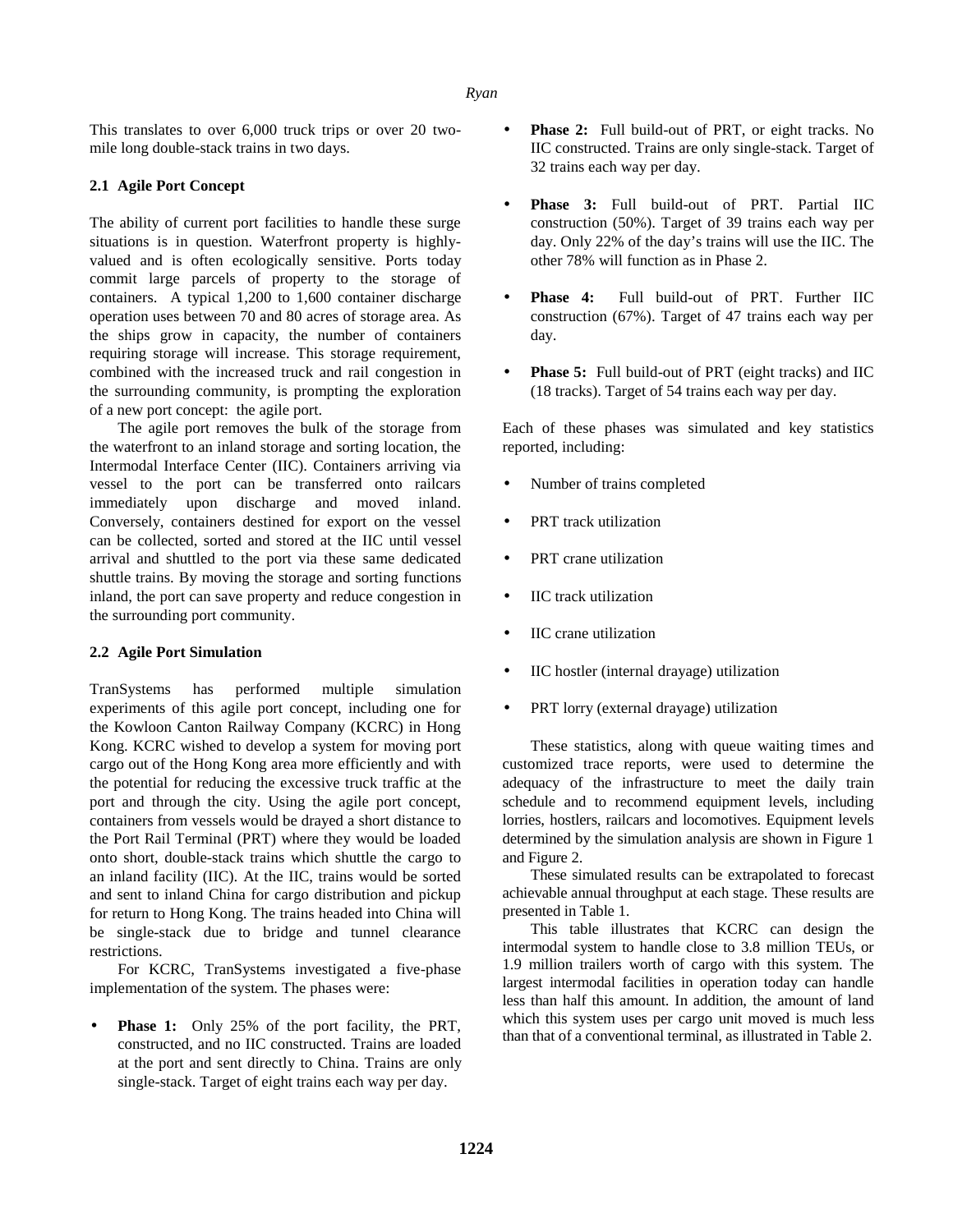

Figure 1: Required External Equipment



Figure 2: Required Internal Terminal Equipment

Table 1: Extrapolated Annual Throughput for KCRC

| Phase | Trains per Day | Throughput | Throughput |
|-------|----------------|------------|------------|
|       | (each way)     | per Day    | per Year   |
|       |                | 1,600      | 560,000    |
| 2     | 32             | 6,400      | 2,240,000  |
| 3     | 39             | 7,800      | 2,730,000  |
| 4     | 47             | 9,400      | 3,290,000  |
| 5     | 54             | 10,800     | 3,780,000  |

#### **3 FAST SHIPS**

Fast container ships represent an alternative line of development for advanced technology vessels. These vessels offer higher speeds than current vessels in exchange for higher construction and operating costs per TEU. This means that the longer the distance to be traversed, the more profitable and valuable the service, especially for high-value, time sensitive cargoes.

Table 2: Intermodal Rail Throughput Comparison

| Facility                 | Annual     | Facility | Through  |
|--------------------------|------------|----------|----------|
|                          | Throughput | Total    | put      |
|                          | (TEUS)     | Acres    | per Acre |
| LA Intermodal            | 1,400,000  | 190      | 7,300    |
| Container                |            |          |          |
| <b>Transfer Facility</b> |            |          |          |
| (ICTF)                   |            |          |          |
| Tacoma                   | 268,000    | 35       | 7,600    |
| North Intermodal         |            |          |          |
| (NIM)                    |            |          |          |
| <b>KCRC</b> Agile        | 3,780,000  | 220      | 17,100   |
| Port System              |            |          |          |

#### **3.1 FastShip Atlantic**

FastShip Atlantic (FSA) is a highly publicized fast container ship venture. FSA has designed a vessel which can travel at 37 to 42 knots, versus 25 knots for the fastest conventional ships. FSA is planning to initiate transatlantic service in 2001, providing door-to-door service times of five to seven days, compared with fifteen to thirty days conventional service.

While the speed of the ship will be a crucial element in the FSA service goal, the servicing of the ship at harbor is also critical. Since the ship is so expensive to operate (\$100 million per year), it is of paramount importance that the ship make as many transatlantic crossings as possible. The less time the ship must wait for loading and unloading service to be completed, the more sailing time available. To that end, FSA has designed a revolutionary discharge and load operation which differs from conventional service entirely.

While conventional ships use wharf-side cranes to lift one container at a time from ship to shore or vice versa, the FSA ship and terminals will be designed to load strings of containers via a ramp and a series of container carriers. These lightweight platforms will be shipped with the containers and used to unload the containers off the vessel at destination. Yard tractors will be used to pull these container strings, which look like small trains, off of the ship into the terminal. Once the discharge strings have been removed, already loaded export strings will be pushed onto the vessel and the ship will be ready for departure. FSA has estimated the entire ship may be unloaded and reloaded in only four to six hours. An FSA vessel can hold 1,448 TEUs, so the load/unload rate is 480 to 720 TEUs per hour. A conventional wharf crane handles 70 TEUs per hour, so a comparable conventional facility would require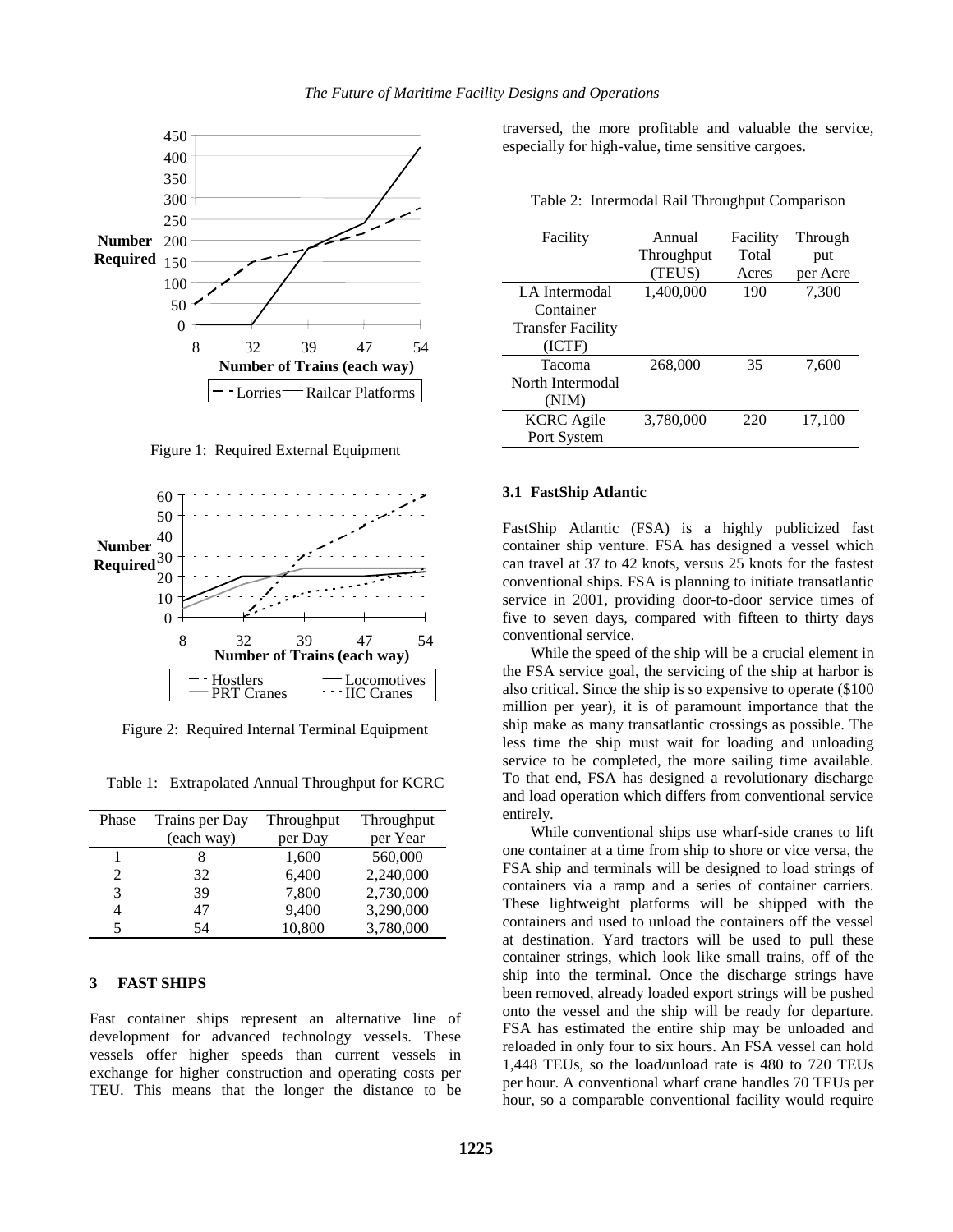six to ten cranes working simultaneously. Typical crane assignments per shift range between two and five.

#### **3.2 FastShip Simulation**

With the rapid rate of discharge and loading, and the goal to service the ship in only six hours (compared with 24 to 48 hours for a conventional ship), the facility must be carefully designed to minimize congestion and be adequately staffed to process all of the trucks and trains servicing the facility. TranSystems has simulated the FSA design, at the request of the Delaware River Port Authority (DRPA), the U.S. East Coast port for FSA. The purpose of the simulation was to verify equipment requirements and examine the peaking of truck arrivals to the facility and their service performance. In addition, the percentage of containers which will arrive and depart via rail is predicted to be very high - around 75%. Cranes in the facility may lift containers directly from the vessel strings to railcars and vice versa, *given that the railcar and vessel string are adjacent*. Rail tracks and vessel strings are paired such that one crane spans one vessel string and one rail track. If the vessel strings are well planned, using a real-time terminal operating system, then a high percentage of containers may be lifted directly from vessel string to rail (or vice versa) with the crane. If the vessel strings are not well planned, only a small percentage of containers can benefit from a direct lift. All other containers will need to be lifted via the crane to a hostler (in-yard tractor). The hostler will move the container to the appropriate destination where another crane will lift it to either vessel string or railcar. The simulation examined several different levels of string planning efficiency in order to observe the effect, if any, on the system. This split was known as the Rail Pre-Planning Percentage (RPPP).

The simulation looked at several key statistics, including:

- **Ship Service Time:** The time from ship arrival at the facility until the ship is ready for departure. Target is between four and six hours.
- **Truck Service Time:** The time a trucker spends at the facility, including any waiting time to enter the facility gate. Usual service targets are under 30 minutes.
- **Required Rail Export Arrival Time:** In order to have all of the export containers ready for the vessel, trains with containers need to arrive a certain minimum time prior to vessel arrival. If the trains arrive too late, they may not be finished when the vessel arrives, delaying vessel service or resulting in containers being left behind until the next ship call.
- **Hostlers Required:** The simulation tracked the average and maximum number of in-yard hostlers required to shuffle containers from one yard location to another.
- **Cranes Required:** The simulation also tracked the average and maximum number of cranes in use throughout the simulation duration.

The results of these statistics are presented in Figure 3. The results are shown for two extremes in the RPPP. If the RPPP is high, then 95% of the containers can be directly lifted between railcar and vessel string. If, on the other hand, the RPPP is low, then only 25% of the containers can be handled in this manner. All others must have a hostler move.



Figure 3: FastShip Terminal Performance Statistics

Figure 3 illustrates how the RPPP affects the efficiency of the proposed system. While the ship time is not dramatically affected, all other statistics show a marked decrease in performance as the RPPP drops. Trucks which arrive to the facility to either drop off or pick up containers have a 74% increase in terminal time and fail to achieve the 30 minute service target. The rail service for trains is slowed to the point where trains may arrive to the facility no later than eight hours prior to vessel arrival, rather than four hours. Both of these decreases in performance are directly related to the increased equipment requirements shown. The number of hostlers in the yard must double due